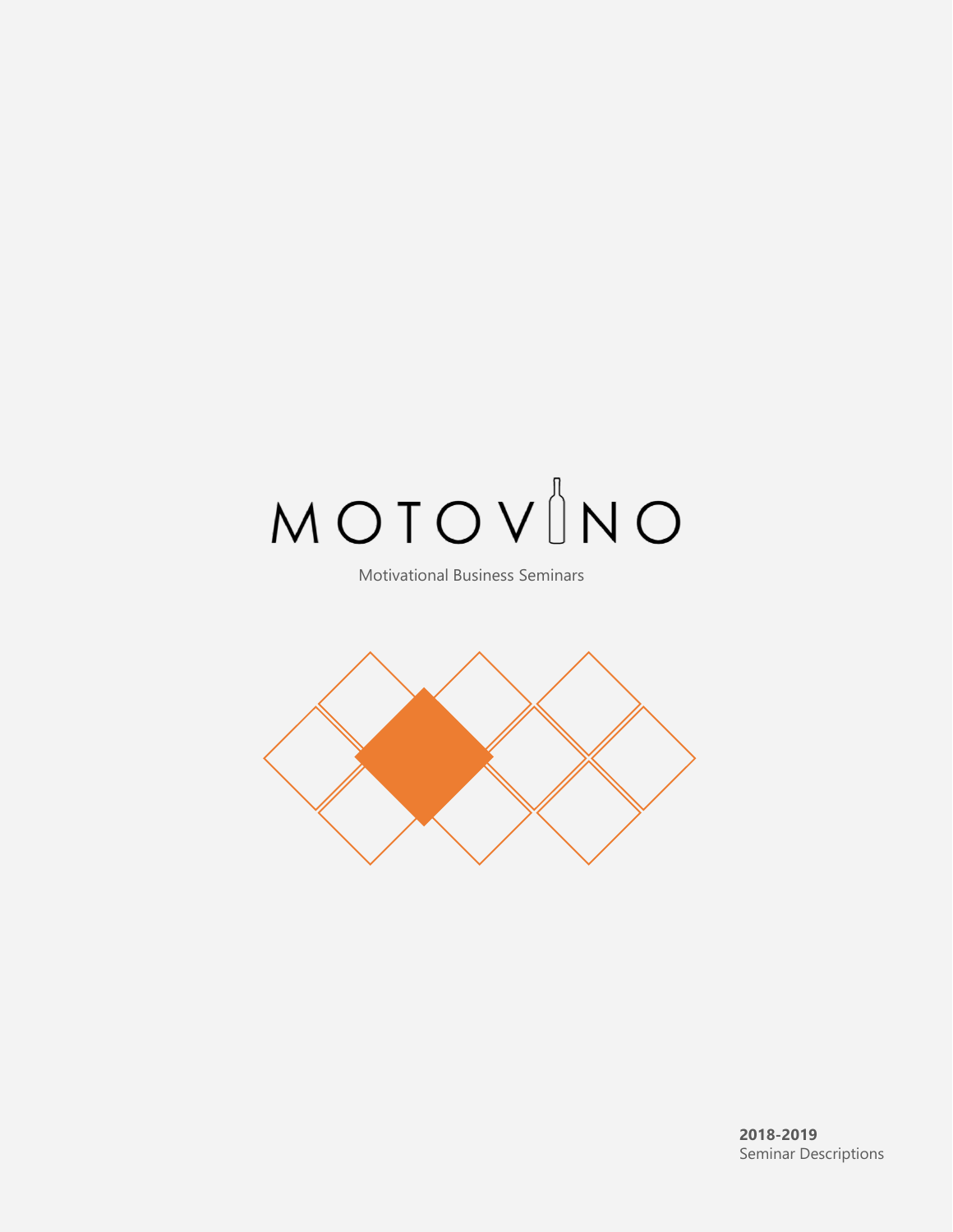We offer business training programs that focus on a variety of professional development areas, such as, public speaking, branding, navigating corporate cultures, and networking skills.

## Training Program Areas

"A sign of deep intelligence, is one's capacity to take complicated elements and share the value of that information in a simple way."

*-Tiffany Yarde, CEO, Motovino*

**WR**

**CB**

**LS**

#### **Workplace Readiness (WR)**

From the interview stage to post-placement and retention, WR workshops focus on preparing candidates for success in many business environment. Topics include navigating corporate culture and proactive mentorship.

#### **Capacity Building (CB)**

Continuing education in areas of professional development and effective communication is key to maintaining momentum in any budding career. CB workshops focus on sales training, business etiquette and leadership skills development.

#### **Professional Life Skills (LS)**

LS workshops focus on healthy life experience tools. From time/resource management to handling stress, candidates are taught how to welcome new challenges and problem-solve effectively.

MOTOVINO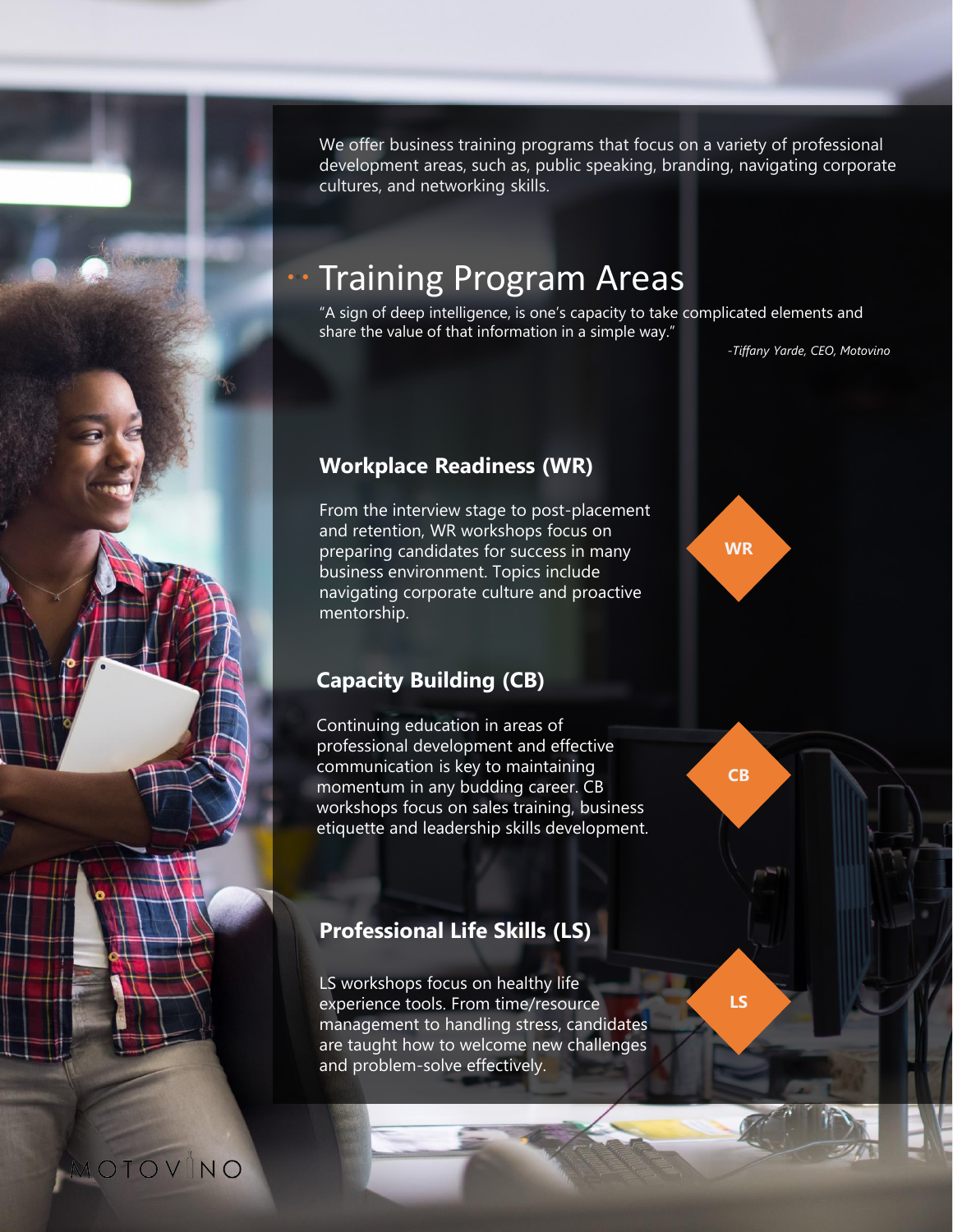## **"Seminar Descriptions**



Tiffany's personal branding workshop was wonderful and challenging. Plenty of takeaways that I can apply at work immediately. -Shaina Lampkins, **Specialist, Social Security Administration**

Tiffany knows business development. Her [entrepreneur] strategy seminar helped my business increase leads by 60% within a month of implementing her strategies.

-Stephen Mortley, **CEO, Anchor Sports Group**

My staff's [of 9] communication and tardiness improved exponentially. After having Tiffany host three communication and personal branding workshops, my team is back on the right path to giving superior customer service to our patrons. -Camillia Cudjoe, **CEO Youceeme Glam Studio** 



MOTOVINO

**Networking Skills** Design powerful networks with our tailored strategy.

**Personal Branding** Compose your strengths and value effectively.



**Business Development Skills** Entrepreneurial strategies on how to win business and allies.



**Communication Training** Distinguish professional memo writing and tone awareness.

**Cultural Sensitivity**  Learn inclusive conversation skills.

**Interview Readiness** Demonstrate your skills artfully.

**Sales Coaching** Learn art of the follow-up

**Business Dinner Etiquette** Handle yourself with poise and confidence at business lunch or dinner meetings.

**Public Speaking** Illustrate the 5 competencies to effective public speaking.

**Resource Management** Apply several tactics to effectively manage time and stress.





**Resume Writing** Describe your accomplishments in an impactful way.

During trainings, we share success stories from the "trenches" of a variety of relevant industries.

Anecdotes bring complicated concepts alive. The right story can connect an audience to the material in a thoughtful and lasting way. Let us teach you how…